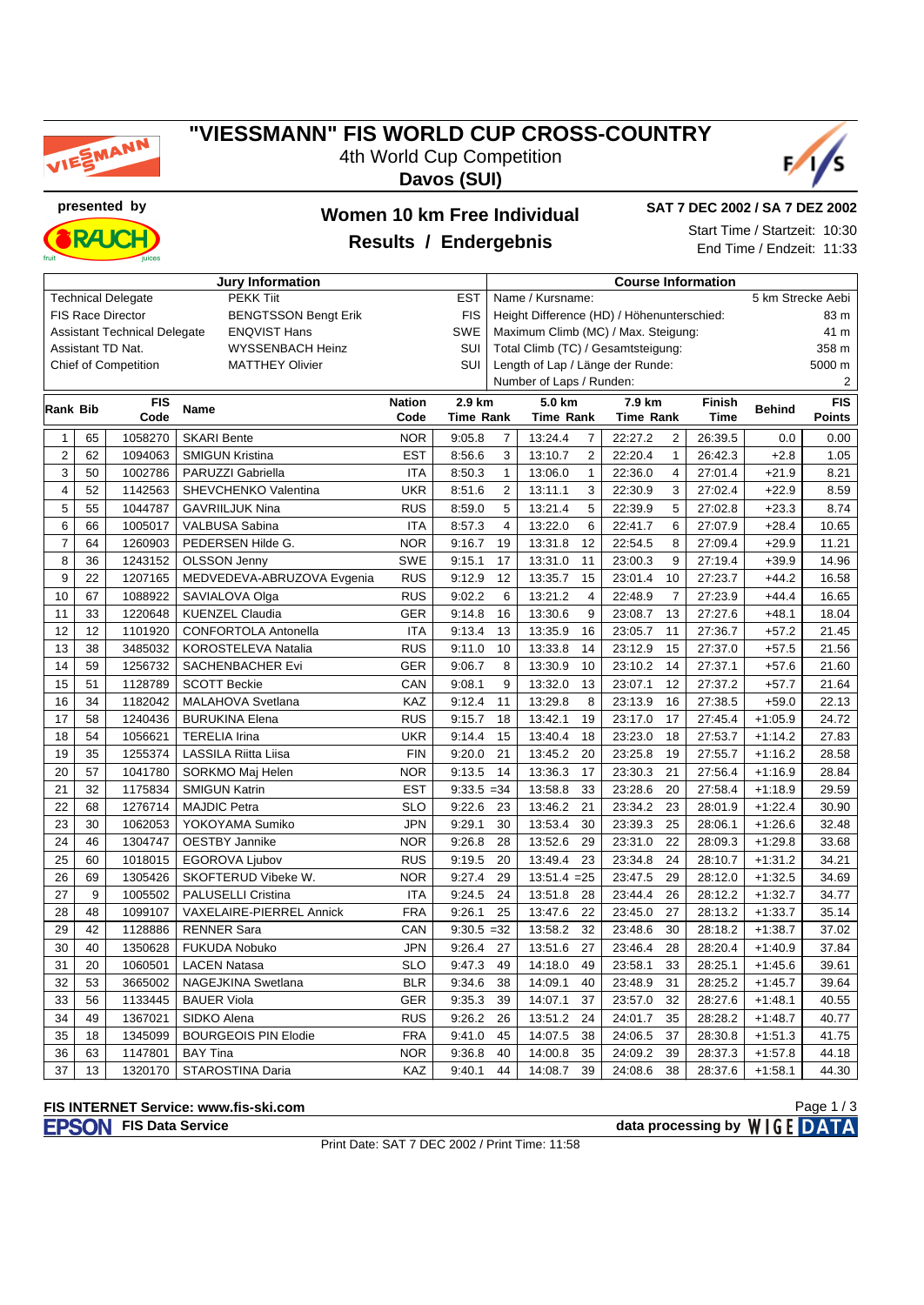

#### **"VIESSMANN" FIS WORLD CUP CROSS-COUNTRY** 4th World Cup Competition

**Davos (SUI)**





### **presented by Women 10 km Free Individual**

**SAT 7 DEC 2002 / SA 7 DEZ 2002**

Start Time / Startzeit: 10:30 End Time / Endzeit: 11:33

### **Results / Endergebnis**

| <b>Rank Bib</b> |                | <b>FIS</b><br>Code | Name                      | <b>Nation</b><br>2.9 km<br>Code<br><b>Time Rank</b> |               | 5.0 km<br><b>Time Rank</b> | 7.9 km<br><b>Time Rank</b> | Finish<br><b>Time</b> | <b>Behind</b> | <b>FIS</b><br><b>Points</b> |  |
|-----------------|----------------|--------------------|---------------------------|-----------------------------------------------------|---------------|----------------------------|----------------------------|-----------------------|---------------|-----------------------------|--|
| 38              | 44             | 1107837            | EK Elin                   | SWE                                                 | 31<br>9:30.3  | 13:57.4<br>31              | 24:01.5<br>34              | 28:38.5               | $+1:59.0$     | 44.63                       |  |
| 39              | 23             | 1081744            | VILJANMAA Annmari         | <b>FIN</b>                                          | 9:38.5<br>42  | 14:10.0<br>42              | 24:12.6<br>41              | 28:41.9               | $+2:02.4$     | 45.91                       |  |
| 40              | 39             | 1138877            | <b>FOLLIS Arianna</b>     | <b>ITA</b>                                          | 9:22.4<br>22  | $13:51.4 = 25$             | 24:03.0<br>36              | 28:42.2               | $+2:02.7$     | 46.02                       |  |
| 41              | 26             | 1222200            | <b>LONGA Marianna</b>     | <b>ITA</b>                                          | 9:53.6<br>53  | 14:18.6<br>50              | 24:16.0<br>44              | 28:44.9               | $+2:05.4$     | 47.03                       |  |
| 42              | 47             | 1191354            | ROCHAT Laurence           | SUI                                                 | 9:37.1<br>41  | 13:59.8<br>34              | 24:16.8<br>45              | 28:45.2               | $+2:05.7$     | 47.15                       |  |
| 43              | 31             | 1285929            | <b>STORTI Aurelie</b>     | <b>FRA</b>                                          | 47<br>9:44.8  | 14:17.9<br>48              | 24:13.4<br>42              | 28:47.0               | $+2:07.5$     | 47.82                       |  |
| 44              | 41             | 1027327            | LEONARDI CORTESI Natascia | SUI                                                 | 9:47.4<br>50  | 14:12.6<br>46              | 24:20.3<br>48              | 28:49.4               | $+2:09.9$     | 48.72                       |  |
| 45              | 5              | 1337824            | MALOVA Ljubov             | <b>RUS</b>                                          | $9:33.5 = 34$ | 14:11.6<br>44              | 24:10.0<br>40              | 28:49.9               | $+2:10.4$     | 48.91                       |  |
| 46              | 10             | 3205029            | <b>ZEIBIG Yvonne</b>      | <b>GER</b>                                          | 9:47.5<br>51  | 14:20.5<br>51              | 24:20.0<br>47              | 28:54.4               | $+2:14.9$     | 50.60                       |  |
| $=47$           | 27             | 1203576            | <b>ROALDSETH Marit</b>    | <b>NOR</b>                                          | 9:34.3<br>36  | 14:12.0<br>45              | 24:21.7<br>49              | 28:55.1               | $+2:15.6$     | 50.86                       |  |
| $=47$           | 70             | 1113754            | <b>HENKEL Manuela</b>     | <b>GER</b>                                          | 9:34.4<br>37  | 14:09.7<br>41              | 24:17.0<br>46              | 28:55.1               | $+2:15.6$     | 50.86                       |  |
| 49              | 37             | 1181848            | JATSKAJA Oxana            | <b>KAZ</b>                                          | $9:30.5 = 32$ | 14:01.3<br>36              | 24:15.0<br>43              | 28:59.5               | $+2:20.0$     | 52.51                       |  |
| 50              | 61             | 1303777            | <b>BJOERGEN Marit</b>     | <b>NOR</b>                                          | 9:39.3<br>43  | 14:10.4<br>43              | 24:30.8<br>50              | 29:01.1               | $+2:21.6$     | 53.11                       |  |
| 51              | 14             | 1293107            | <b>BOEHLER Stefanie</b>   | <b>GER</b>                                          | 9:41.1<br>46  | 14:14.0<br>47              | 24:44.2<br>51              | 29:17.9               | $+2:38.4$     | 59.41                       |  |
| $= 52$          | 17             | 1237817            | DAHLBERG Anna             | <b>SWE</b>                                          | 10:00.1<br>58 | 14:30.3<br>55              | 24:53.9<br>52              | 29:29.7               | $+2:50.2$     | 63.84                       |  |
| $=52$           | 25             | 1109001            | <b>SENTELER Andrea</b>    | <b>SUI</b>                                          | 10:05.3<br>63 | 14:33.6<br>57              | 24:56.1<br>54              | 29:29.7               | $+2:50.2$     | 63.84                       |  |
| 54              | 11             | 1296114            | <b>KELDER Christina</b>   | <b>ITA</b>                                          | 10:02.6<br>60 | 14:27.3<br>54              | 25:12.4<br>58              | 29:34.0               | $+2:54.5$     | 65.45                       |  |
| 55              | 45             | 1104830            | BUKVAJOVA Jaroslava       | <b>SVK</b>                                          | 9:59.1<br>57  | 14:24.6<br>52              | 25:00.9<br>56              | 29:34.6               | $+2:55.1$     | 65.68                       |  |
| 56              | 3              | 1238108            | <b>SWIDEN Kina</b>        | <b>SWE</b>                                          | 9:56.7<br>56  | 14:39.2<br>58              | 24:56.3<br>55              | 29:36.0               | $+2:56.5$     | 66.20                       |  |
| 57              | 15             | 1359067            | KALINOVA Lubomira         | <b>SVK</b>                                          | 9:55.7<br>55  | 14:31.2<br>56              | 25:03.0<br>57              | 29:39.5               | $+3:00.0$     | 67.52                       |  |
| 58              | 28             | 1217156            | <b>BALATKOVA Helena</b>   | CZE                                                 | 9:46.6<br>48  | 14:26.3<br>53              | 24:54.3<br>53              | 29:51.1               | $+3:11.6$     | 71.87                       |  |
| 59              | 21             | 1174670            | RAJDLOVA Kamila           | <b>CZE</b>                                          | 10:04.4<br>61 | 14:45.9<br>62              | 25:13.2<br>59              | 29:52.0               | $+3:12.5$     | 72.21                       |  |
| 60              | $\overline{2}$ | 1108904            | PORRINI Cornelia          | <b>SUI</b>                                          | 10:00.6<br>59 | 14:40.9<br>59              | 25:17.2<br>60              | 29:58.2               | $+3:18.7$     | 74.53                       |  |
| 61              | 19             | 1274871            | <b>SONETA Chizuru</b>     | <b>JPN</b>                                          | 9:55.3<br>54  | 14:50.7<br>63              | 25:18.5<br>61              | 30:08.2               | $+3:28.7$     | 78.28                       |  |
| 62              | 29             | 1250524            | <b>GENUIN Magda</b>       | <b>ITA</b>                                          | 10:05.1<br>62 | 14:44.0<br>61              | 25:34.5<br>63              | 30:13.5               | $+3:34.0$     | 80.27                       |  |
| 63              | 24             | 1129177            | <b>THERIAULT Milaine</b>  | CAN                                                 | 10:18.8<br>66 | 14:59.4<br>65              | 25:40.2<br>64              | 30:21.3               | $+3:41.8$     | 83.20                       |  |
| 64              | 4              | 1138198            | <b>OTAKA Tomomi</b>       | <b>JPN</b>                                          | 10:13.6<br>65 | 14:55.9<br>64              | 25:40.5<br>65              | 30:24.9               | $+3:45.4$     | 84.55                       |  |
| 65              | 16             | 1312701            | <b>MISCHOL Seraina</b>    | <b>SUI</b>                                          | 10:30.8<br>69 | 15:01.1<br>66              | 25:53.8<br>66              | 30:29.8               | $+3:50.3$     | 86.38                       |  |
| 66              | 43             | 3435001            | KOWALCZYK Justyna         | POL                                                 | 9:51.9<br>52  | 14:43.0<br>60              | 25:29.7<br>62              | 30:33.5               | $+3:54.0$     | 87.77                       |  |
| 67              | 8              | 1360619            | <b>KUNZ Nicole</b>        | <b>SUI</b>                                          | 10:27.1<br>68 | 15:02.9<br>68              | 25:59.0<br>67              | 30:35.6               | $+3:56.1$     | 88.56                       |  |
| 68              | $\overline{7}$ | 1124424            | <b>ANTONOVA Elena</b>     | KAZ                                                 | 10:27.0<br>67 | 15:10.1<br>69              | 26:04.5<br>68              | 30:49.2               | $+4:09.7$     | 93.66                       |  |
| 69              | 6              | 1345390            | <b>VINA Emilie</b>        | <b>FRA</b>                                          | 10:09.9<br>64 | 15:01.2<br>67              | 26:17.7<br>69              | 31:05.6               | $+4:26.1$     | 99.81                       |  |
| 70              | $\mathbf{1}$   | 1266723            | <b>OSWALD Domenica</b>    | <b>SUI</b>                                          | 10:45.1<br>70 | 15:31.6<br>70              | 26:44.8<br>70              | 31:30.4               | $+4:50.9$     | 109.12                      |  |

Page 2 / 3